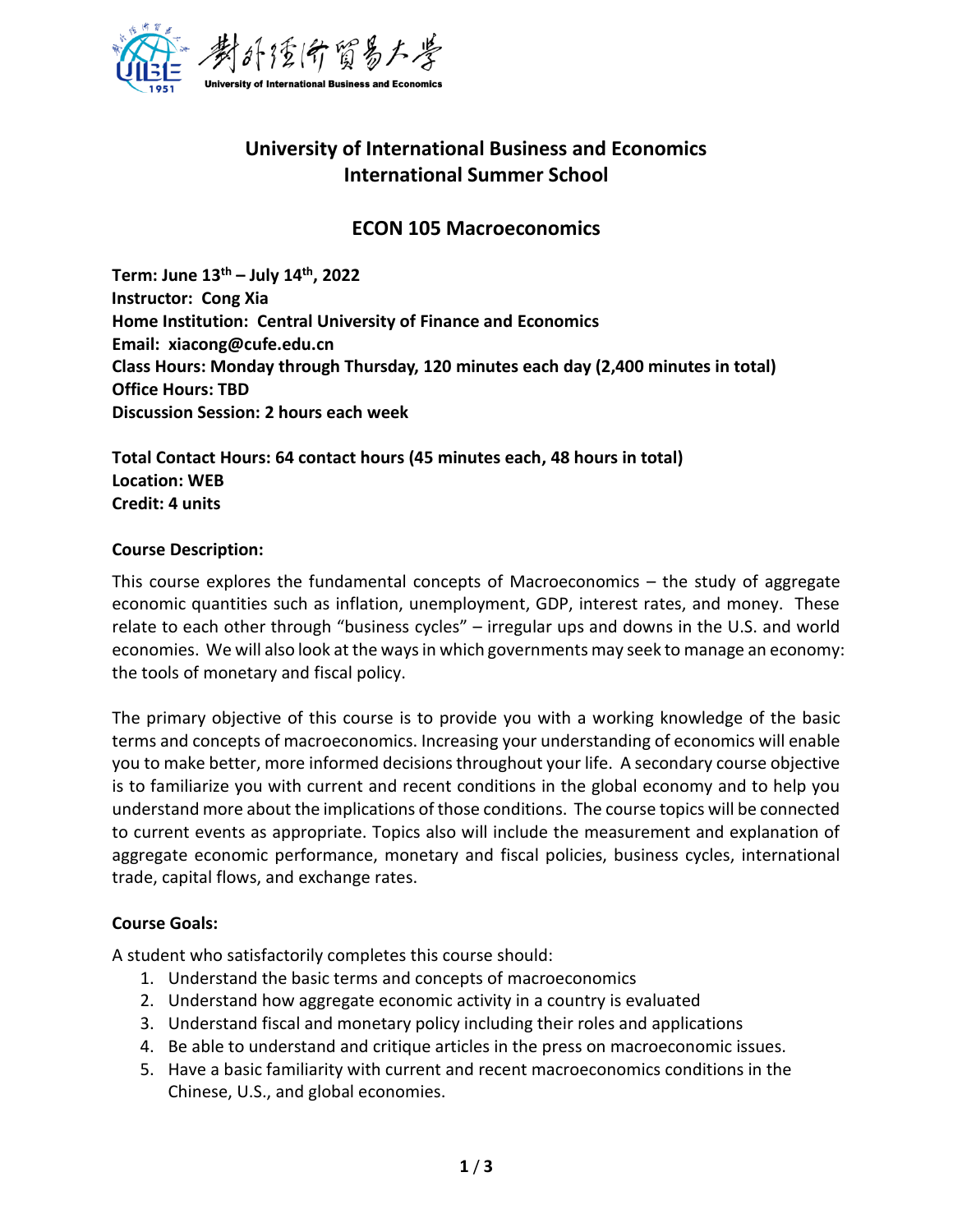

## **Required Textbook:**

Macro part of the Principles of Economics, Seventh Edition, by N. Gregory Mankiw. Any recent edition will be sufficient for the course; there is little change in the core material between editions.

## **Grading Policy:**

Grades for this course will be based on the following:

- 20% Quiz
- 50% Final exam
- 20% Homework Assignments
- 10% Classroom engagement (attendance, attention, participation in discussions, etc.)

## **Grading Scale:**

Grades will be determined on a relative scale with the average score being the border between a B and a B-. Details will be discussed in class.

|    | 90-100 |     | 72-74    |
|----|--------|-----|----------|
| А- | 85-89  |     | 68-71    |
| B+ | 82-84  | ш÷. | 64-67    |
| В  | 78-81  |     | 60-63    |
| В- | 75-77  |     | below 60 |

## **Class Rules:**

Students are expected to:

- Attend all classes and be responsible for all material covered in class and otherwise assigned. Any unexcused absence may impact a student's grade.
- Complete the day's required reading and assignments before class.
- Review the previous day's notes before class; make notes about questions you have about the previous class or the day's reading.
- DO NOT text, phone or engage in computer activities unrelated to class during class time
- Participate in class discussions and complete required written work on time.

## **Attendance Policy:**

Attendance will be recorded. Occasionally, due to illness or other unavoidable circumstance, a student may need to miss a class. Any unexcused absence may impact on the student's grade. Moreover, UIBE policy is that a student who has missed more than one-third of a course will fail the course.

## **Tentative Course Schedule:**

The planned schedule below may be modified to suit the interests or abilities of the enrolled students or to take advantage of special opportunities or events that may arise during the term.